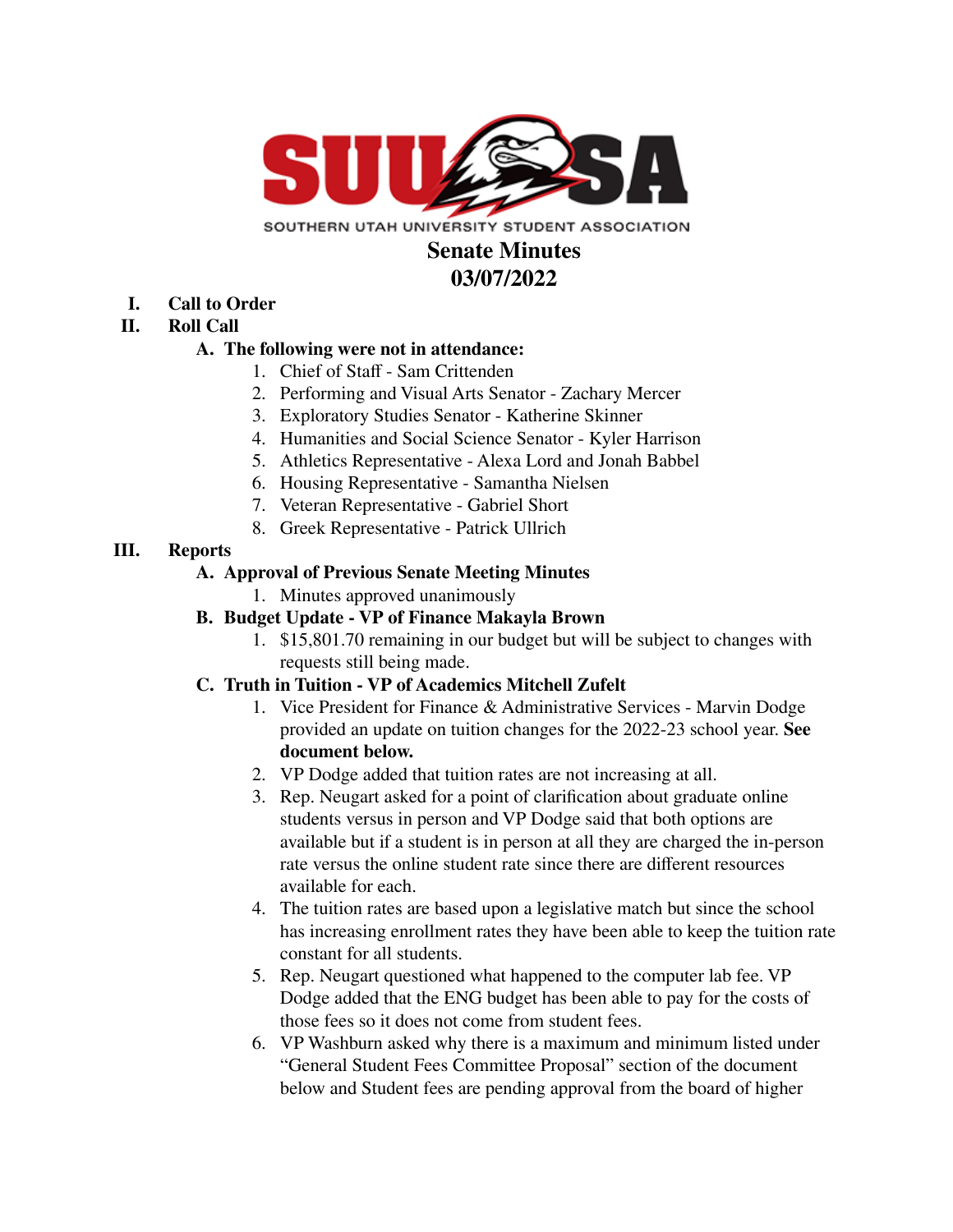education before they can say with certainty what the total will be. So if all changes are approved the amount will equal the maximum amount and if not the fee that is charged will be the minimum.

- 7. Rep. Neugart asked where the student dorms/on campus housing revenue is used and whether or not the university holds ownership of those buildings. The revenue goes into the housing office to cover the lease taken out to make the on-campus housing and they also use it to make bond payments and lease payments for all on-campus housing besides ponderosa terrace since they have full ownership of that property.
- 8. Senator Smith was concerned about there being a spike in tuition later on since it has remained at a constant rate for several years so far. There should never be an inflated tuition increase anytime in the near future since we have had such a constant increase in enrollment to be able to help cover the matched amount. They will also remain cautious but they cannot guarantee that will not change with a new university president and cabinet. They have also been mindful of adding on new staff though in the hopes that it will have created a more efficient university.
- 9. Rep. Neugart asked if there is a possibility that there may need to be cuts made to compensate for a decrease in enrollment if we do go back into economic decline and what the student health clinic fee be used for. The fees if approved are guaranteed to be used specifically for what they have been disclosed to be used for. The institution is planning on paying for the construction of the health clinic and student fees will be used to cover supplies and operational costs.
- 10. VP Washburn asked if scholarships would increase along with tuition increases were that to happen. Scholarships that are given out by amount would require changes to be made by the cabinet but for the next year there will not be changes to scholarship amounts.
- 11. Senator Smith was asked if there have been models created to determine if/when the tuition rate may need to increase. They have looked at what changes may need to be made but nothing can be guaranteed considering the incoming university president and cabinet may decide to make changes.
- 12. Rep. Neugart asked how they find a balance between student enrollment and space within the city to hold students. They are trying to work with the community and city council currently to build more to ensure students who are going to enroll here have a place to live. President Benson has added that the city wants to work with the school to change ordinances to help build more housing.
- 13. Rep. Neugart asked if zoom could offset the amount of space within classrooms allowing more students to access classes. Provost Dr. Anderson added that the faculty cannot manage all modalities of classroom styles at the same time and they do not plan to endorse the hybrid model but keep it individualized.

#### **IV. Business**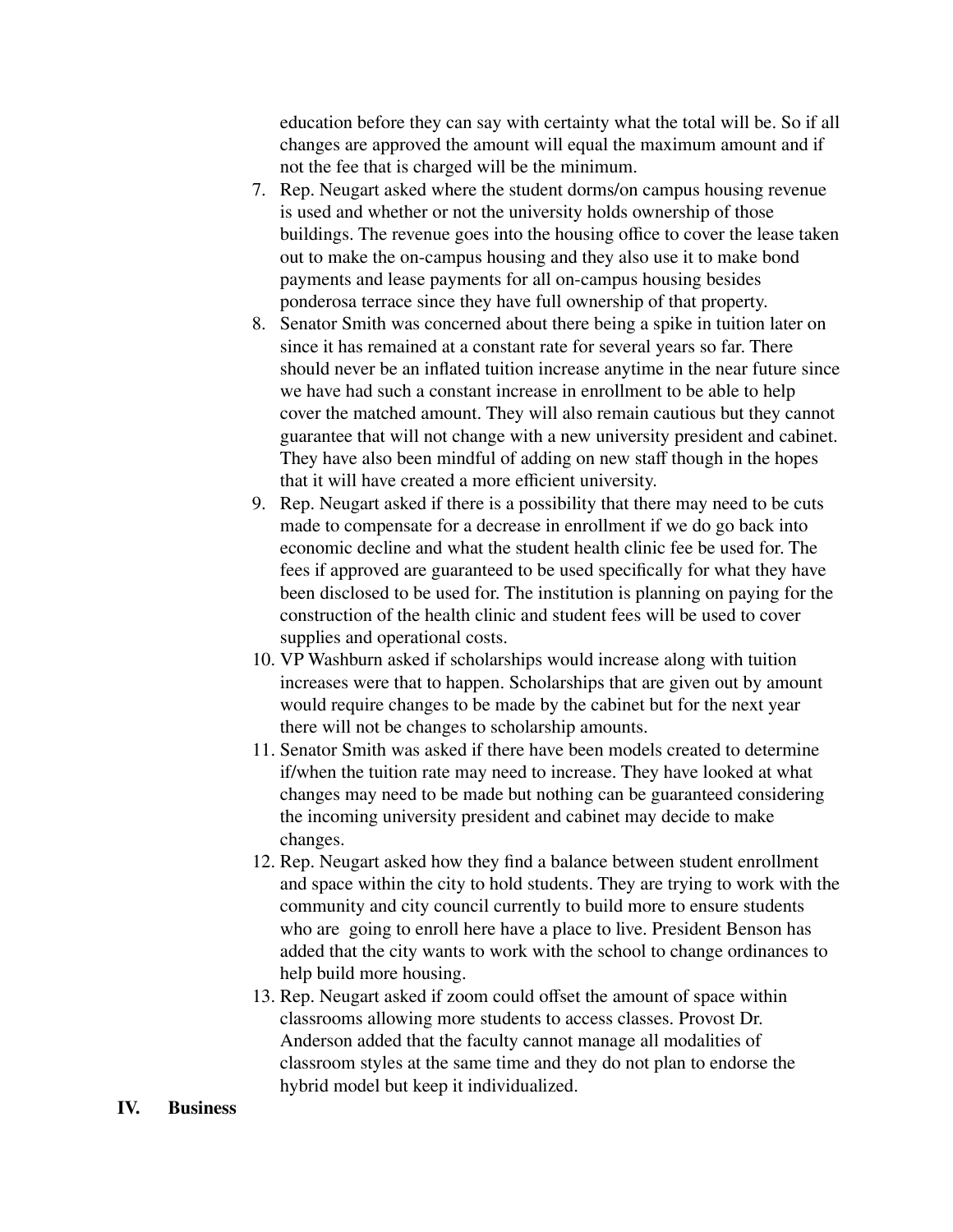#### **A. Public Comment - VP of Academics Mitchell Zufelt**

1. Courtney Glad asked if it would ever be possible to only increase tuition for incoming students and keep tuition constant for their entire enrollment at SUU.

They reviewed other institutions that do have that model in place but they have found that it has been a struggle that made it more difficult for those schools to operate in a successful way and schools who did adopt that have all reverted back to the original model over time. It also ended up being

#### **B. Funding Requests**

- 1. The Soccer Club has requested a total of \$389.44 for equipment (soccer nets, balls, etc.), travel, etc.
- 2. Thunderstruck Film Club has requested \$750 total for filmmaking costs
- 3. The US Theater and Tech Club went to the conference and the department covered costs and have requested compensation of \$600 total.
- 4. All requests were approved unanimously

#### **C. S.B. 015 ELC Wayfinding Signage - Senator Mason Francis**

- 1. Refer to S.B. 015
- 2. This bill will provide signs that make it easier to navigate the ELC.
- 3. Bill was approved unanimously

#### **D. S.B. 016 Sustainability Internships - Senator Dane Steele**

- 1. Refer to S.B. 016
- 2. This bill will create two internship positions that will work on recycling and other sustainability initiatives across campus.
- 3. Director Fizpatrick asked when would the internship go into effect and will this position be sustained with the senate budget. It will go into effect as soon as it is approved and it will go for the rest of the semester. This position will hopefully be managed by the facilities department and their budget in future semesters.
- 4. Bill was approved unanimously

### **E. Close - VP of Academics Mitchell Zufelt**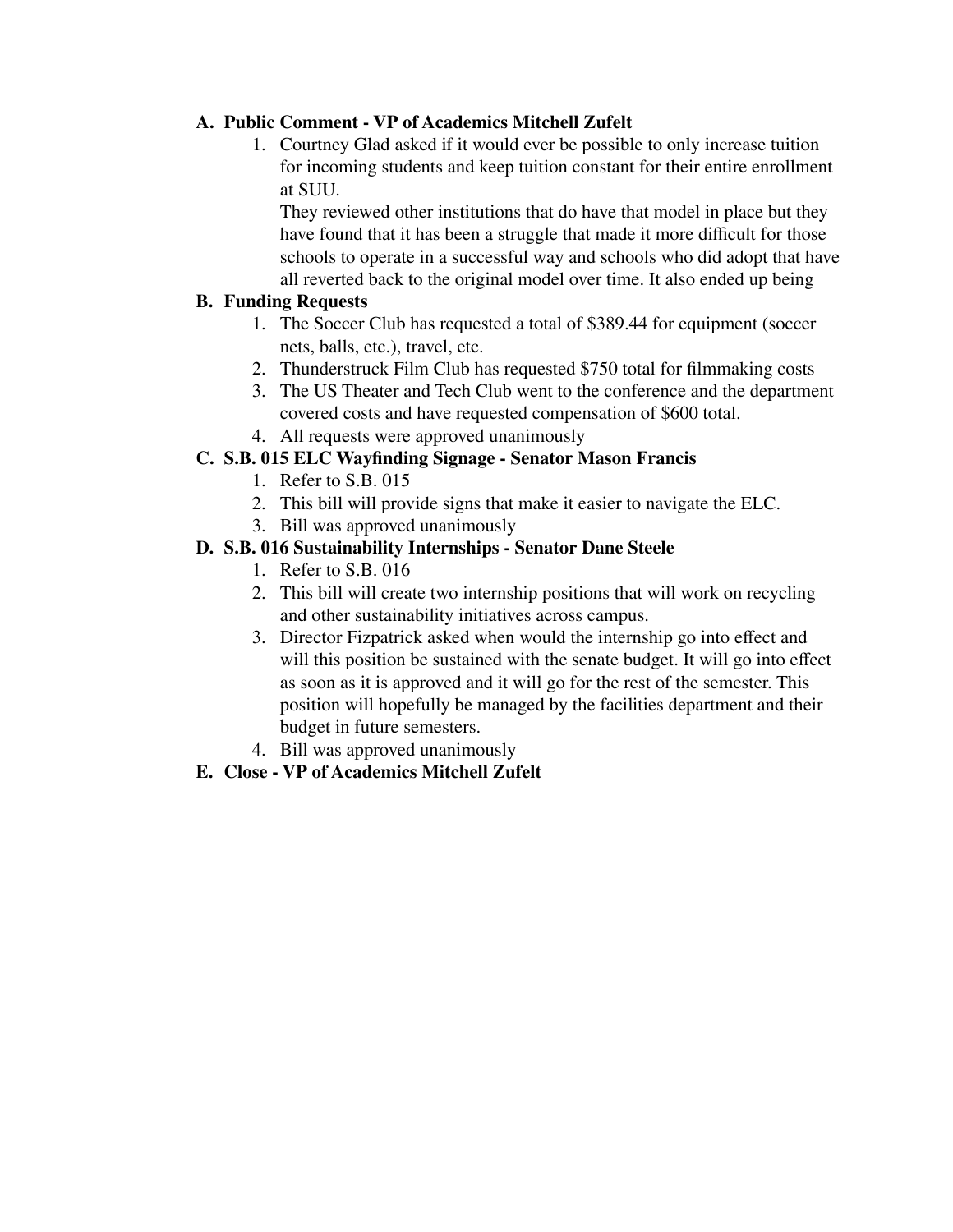

## **Truth-in-Tuition Hearing**

March 7, 2022

Online RGS

┑

#### 1. HOW MUCH ADDITIONAL TUITION WILL I HAVE TO PAY PER SEMESTER?

|                                                             | Resident Undergraduate   | Non-Resident<br>Undergraduate | International<br>Undergraduate | Online Only<br>Undergraduate | -------------<br>"Speedway"<br>Undergraduate |
|-------------------------------------------------------------|--------------------------|-------------------------------|--------------------------------|------------------------------|----------------------------------------------|
| 2021-22 (Current Rate)<br>No tuition increase proposed      | \$3,003                  | \$9,911<br>\$0                | \$10,411                       | \$3,000                      | \$750<br>\$0                                 |
| 2022-23 New Maximum Tuition                                 | \$3,003                  | \$9,911                       | \$10,411                       | \$3,000                      | \$750                                        |
|                                                             | <b>Resident Graduate</b> | Non-Resident Graduate         | Online Only<br>Graduate        | Doctorate of<br>Psychology   |                                              |
| 2021-22 (Current Base Rate)<br>No tuition increase proposed | \$3,599                  | \$11,884                      | \$3,550                        | \$6,000                      |                                              |
| 2022-23 New Maximum Base                                    | \$3,599                  | \$11,884                      | \$3,550                        | \$6,000                      |                                              |

All Tuition amounts are per semester at 10 credit hours (full-time)



#### 2. ENROLLMENT DATA (Official 3rd Week USHE Report)

|                          | Fall 2021 | Fall 2020 | Growth | % Increase |  |
|--------------------------|-----------|-----------|--------|------------|--|
| Headcount Enrollment*    |           |           |        |            |  |
| UT System of Higher Ed   | 192,132   | 189,021   | 3,111  | 1.65%      |  |
| Southern Utah University | 13.611    | 12.582    | .029   | 8.18%      |  |

\*Fall third week as reported to USHE

#### 3. LEGISLATIVE MATCH AND ADVANCEMENTS FUNDED BY GROWTH

SUU Share (25%) of Legislative proposed 5.75% Salary, Health, & Dental Ins.<br>ISF Rate Adjustments: Insurance, Fleet Fuel, Motor Pool<br>Estimated Faculty Tenure & Rank Advancement Adjustments  $\sqrt[6]{3}$ 

| 290,300 |
|---------|
| 18,900  |
|         |
|         |
|         |

#### 4. GENERAL STUDENT FEES COMMITTEE PROPOSAL

| <b>Student Fees</b>            |    | 2021-22<br>(Current) | 2022-23<br>(Minimum) | 2022-23<br>(Maximum) |            |
|--------------------------------|----|----------------------|----------------------|----------------------|------------|
| <b>Building</b>                |    | 157.00               | 157.00               | 157.00               |            |
| <b>Athletics</b>               |    | 103.00               | 103.00               | 103.00               |            |
| <b>Computer Labs</b>           |    | 16.00                |                      |                      | Eliminated |
| <b>Student Activity Fee</b>    |    | 10.75                | 10.75                | 10.75                |            |
| <b>Counseling Services</b>     |    | 20.00                | 20.00                | 25.00                |            |
| <b>Outdoor Recreation</b>      |    | 8.00                 | 8.00                 | 8.00                 |            |
| University Journal             |    | 5.00                 | 5.00                 | 5.00                 |            |
| <b>Student Health Clinic</b>   |    |                      |                      | 32.00                |            |
| <b>Student Center Activity</b> |    | 19.00                | 19.00                | 19.00                |            |
| Campus Recreation              |    | 5.00                 | 5.00                 | 5.00                 |            |
| Service Learning               |    | 4.75                 | 4.75                 | 4.75                 |            |
| Theatre Arts & Dance           |    | 4.00                 | 4.00                 | 4.00                 |            |
| Music                          |    | 3.25                 | 3.25                 | 3.25                 |            |
| Civic Engagement               |    | 1.00                 | 1.00                 | 1.00                 |            |
| <b>Tutoring Center</b>         |    | 3.00                 | 3.00                 | 4.00                 |            |
| Total                          | \$ | 359.75               | \$<br>343.75         | 381.75               |            |
| % Increase                     |    |                      | $-4.45%$             | 11.05%               |            |